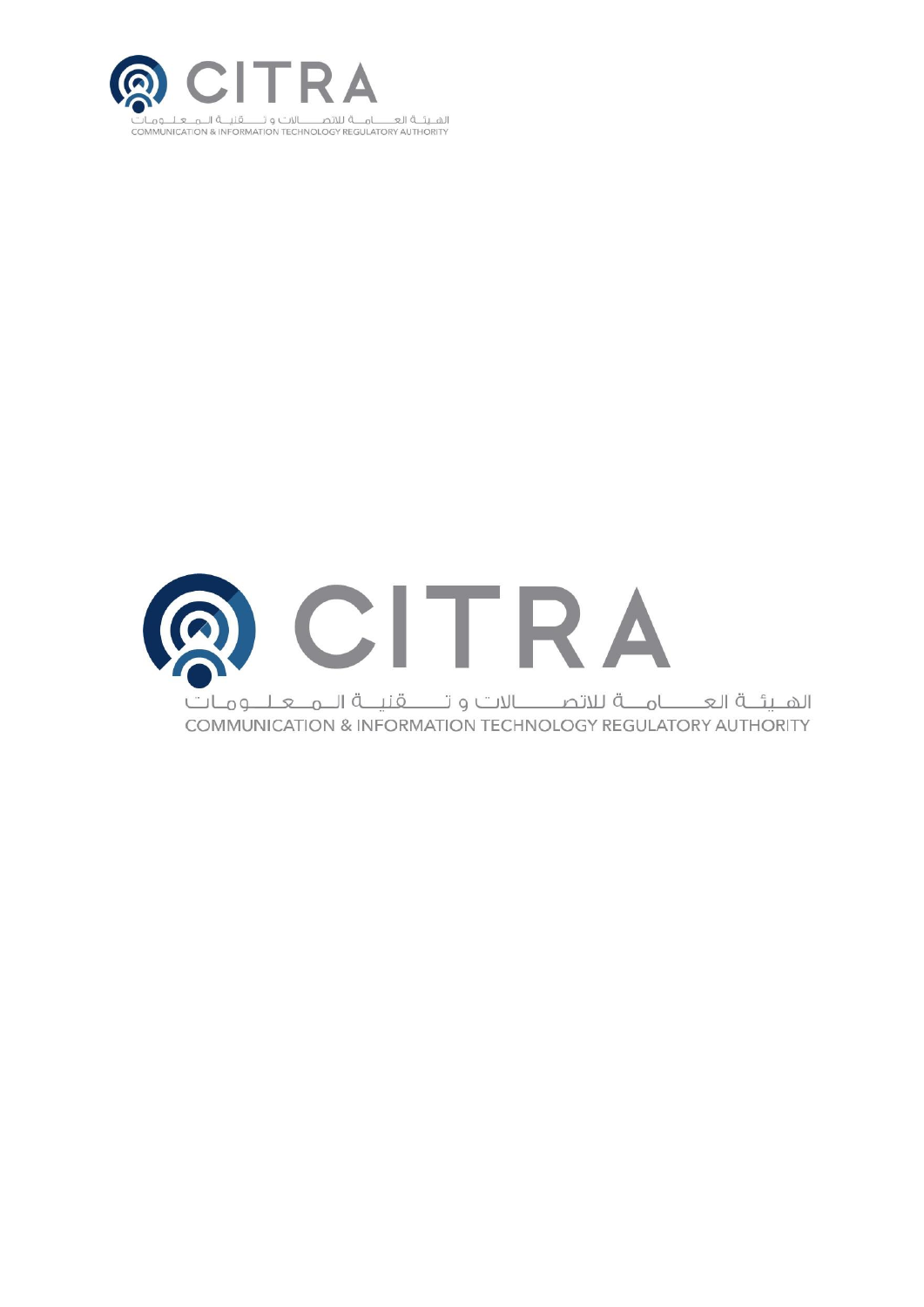

## **Law No. 98 of the Year 2015 Amending some Provisions of the Law 37 of 2014 On the Establishment of Communication and Information Technology Regulatory Authority (CITRA)**

- $-$  Having perused the Constitution,
- $-$  The Amiri Decree No. 8 of 1959 regulating the Use of Wireless Communications Equipment
- The Law No. 16 of 1960 promulgating the Penal Code, and the amending laws thereof,
- The Penal Procedures and Trials Law promulgated by Law No. 17 of 1960, and the amending laws thereof.
- $-$  Law no. 1 of 1993 on the Protection of Public Funds, and the amending laws thereof,
- The Law No. 24 of 2012 on the establishment of the Public Authority for Combating Corruption and provisions for financial disclosure
- The Law No. 37 of 2014 on the establishment of Communication and Information Technology Regulatory Authority
- $-$  The National Assembly has approved the following Law, which we hereby ratify and promulgate as follows: -

### **Article No. (1)**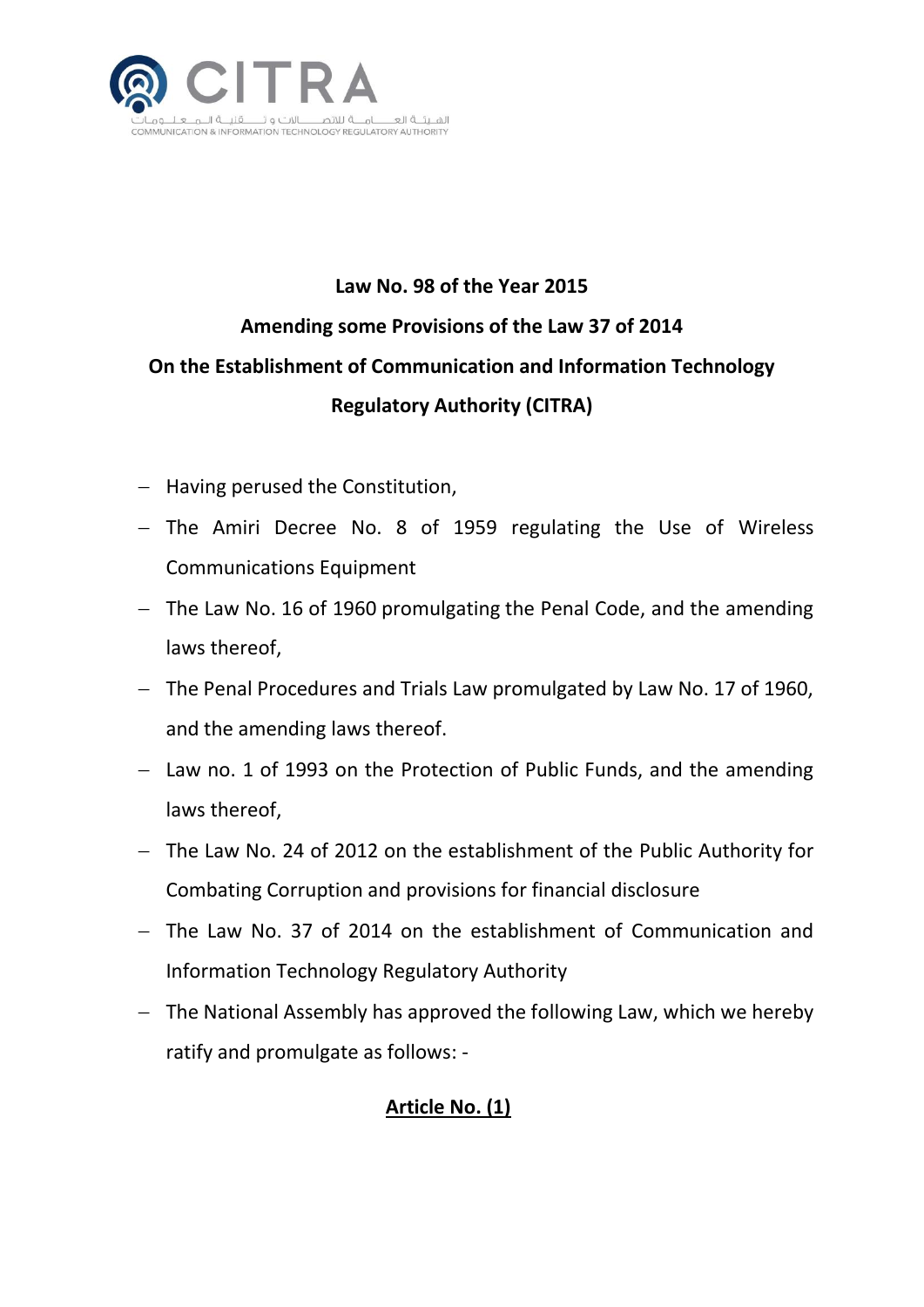

The provisions of Articles - (3/ Item M) –(5/ Item A) - (5/ Item B) –(10) - (11  $2<sup>nd</sup>$ Paragraph) (17) - (34/ Item A/1) - (42) – (51) (53/ Item B) - (59/ Item B) - (60/ Item A) - (63) (70/ Item E) - (87) – of the Law No. 37 of the year 2014, shall be replaced by the following texts: -

- **Article (3/ Item M)** (M) to track the source of any radio waves to check that such source is licensed without compromising the confidentiality of messages, taking into account the provisions of the laws in force, especially the Law No. 9/ 2001 referred to, in implementation of the constitutional right that ensures personal freedom.
- **Article (5/ Item A) (A) During their term of membership or employment,** the Members of Board or employees of the Authority may not enjoy any direct or indirect benefit relevant to the investment in the communications sector for themselves or any of their relatives of the first kin, as well as any other interest that conflicts with their positions or jobs. All employees of the Authority shall be subject to the

Decree No. (24) of the year 2012 referred to.

**Article (5/ Item B)** (B) During their term of membership or employment, the Members of the Board and the employees of the Authority are prohibited to perform any job or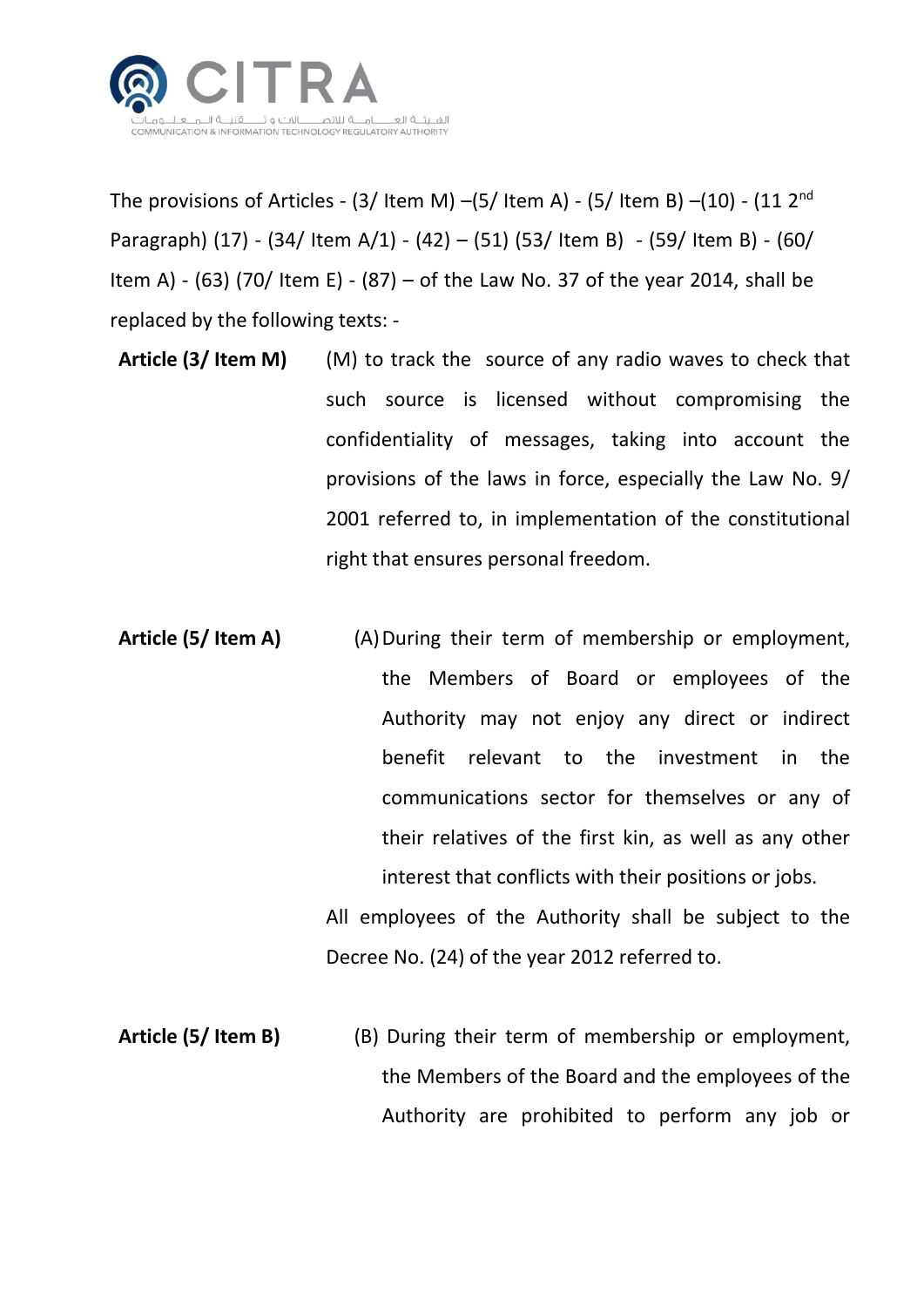

advisory service or the like for their own account or the account of a third party in relation to the communications' sector in the State, and outside the scope of the tasks and duties which they perform to the Authority. Likewise, none of them may perform such job or service during six months with effect from leaving the work except upon the approval of the Council of Ministers with regard to the Members of the Board and the approval of the Authority's Chairman with regard to the employees of the Authority. Any Employer is prohibited to employ or assign any job or service to any of the Members of the Board or employees of the Authority in violation to this Article.

**Article (10)** The Board of Directors may enter into contracts with organizations or bodies or institutions or specialized companies – scientific as well as technical or legal – or cooperate with them to perform some of the works or tasks of the Authority, provided that would be in conformity with the procedures of presenting the bids as determined by the internal regulations of the Authority.

Article (11- 2<sup>nd</sup> Para) The Chairman of the Board shall call for the Meeting in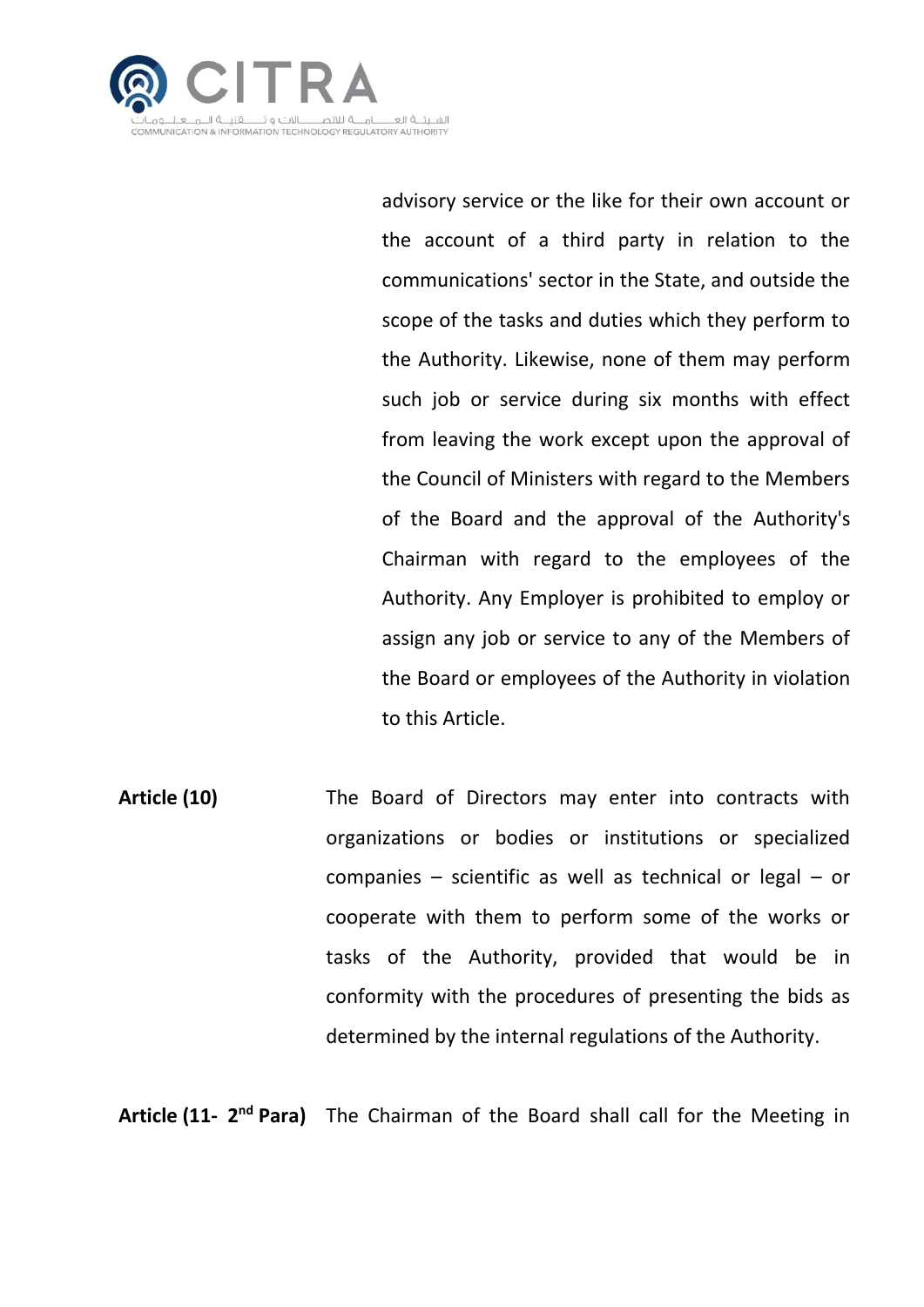

pursuance to a written Application from at least three of its members within a period that does not exceed seven days with effect from the date of receiving the Application. The Board may decide to invite any person with experience and competence to be guided by his opinion. The Board may form one or more technical or advisory committee to give advice to the Board as well as the Authority after it becomes certain that such persons or members do not have direct or indirect interests with the Authority. The Board may also decide to pay remunerations to those who give their opinions and expertise and to the members of such committees other than the employees of the Authority, and the Chairman would choose a Secretary of the Board among the employees of the Authority in order to develop its Agenda and record the minutes of its sessions and keep the references and transactions, and to do any tasks entrusted to him by the Board of Directors. The Board may publish the decisions pertaining to the Service Providers as well as the Licenses and the major decisions in the Official Gazette.

**Article (17)** The Board may issue instructions to define the types of special networks and the technical guidelines and conditions for their establishment and operation, and the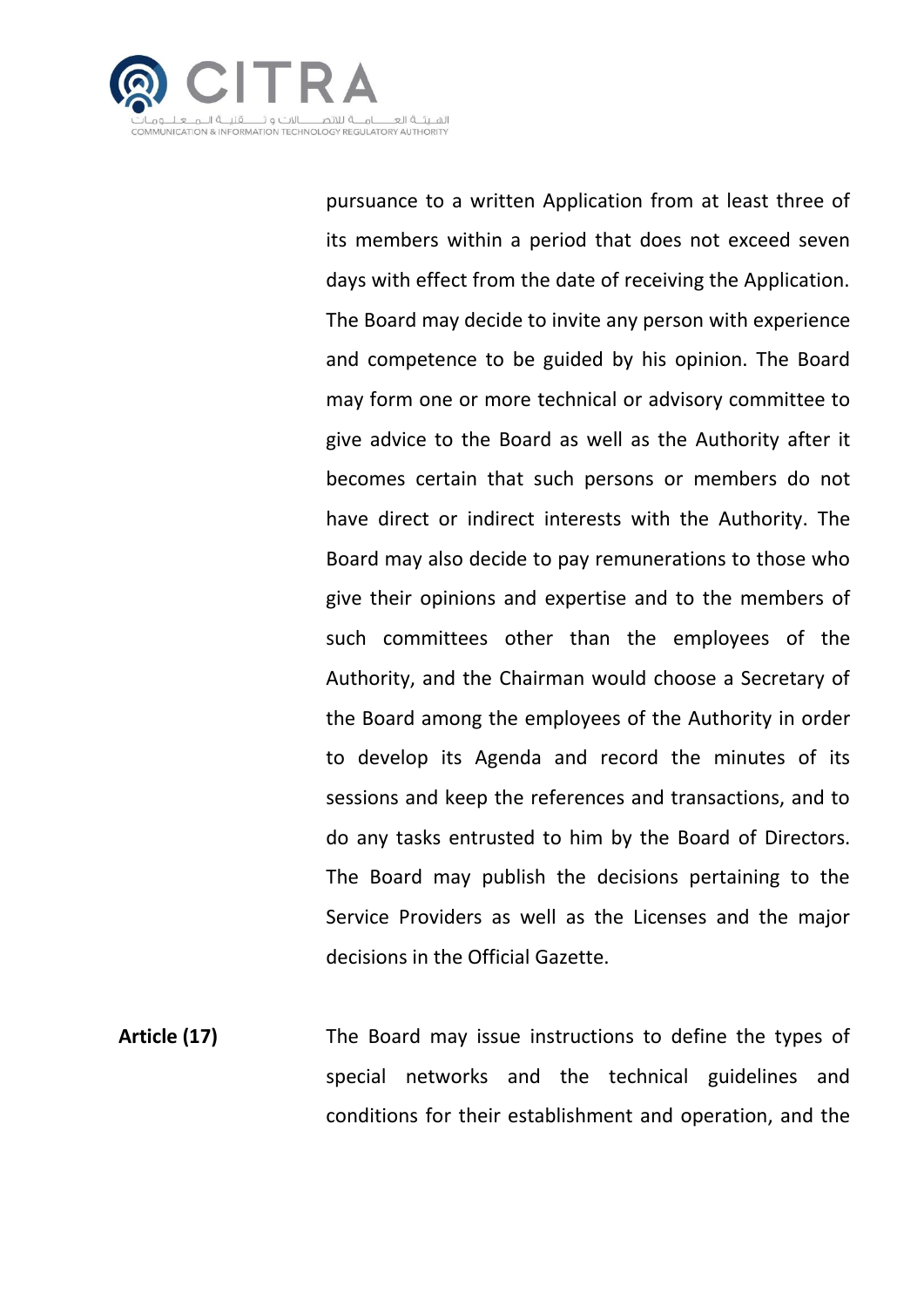

Authority may make a condition that its approval is essential regarding the establishment of some kinds of such networks, as deemed necessary after getting the approvals from the Ministry of Health and other bodies responsible for the safety of the residential areas in case of the existence of towers in such networks.

- **Article (34/ Item A/1)** The Board of Directors shall notify the Licensee by means of a written notice of the amendment and its reasons and the duration prescribed for its implementation, and the Licensee would have the right to submit his objection to such amendment within (15) fifteen days, and in case it is rejected, he shall resort directly to the Disputes Settlement Committee.
- **Article (42)** The License shall be considered as personal and nontransferable, and the Board may agree to transfer the License or lease it to another person in conformity with the prescribed conditions and rules.
- **Article (51)** Telephone calls and the private communications shall be considered as one of the confidential matters which sanctity may not be violated, and may not be subject to control in any manner whatsoever except upon getting a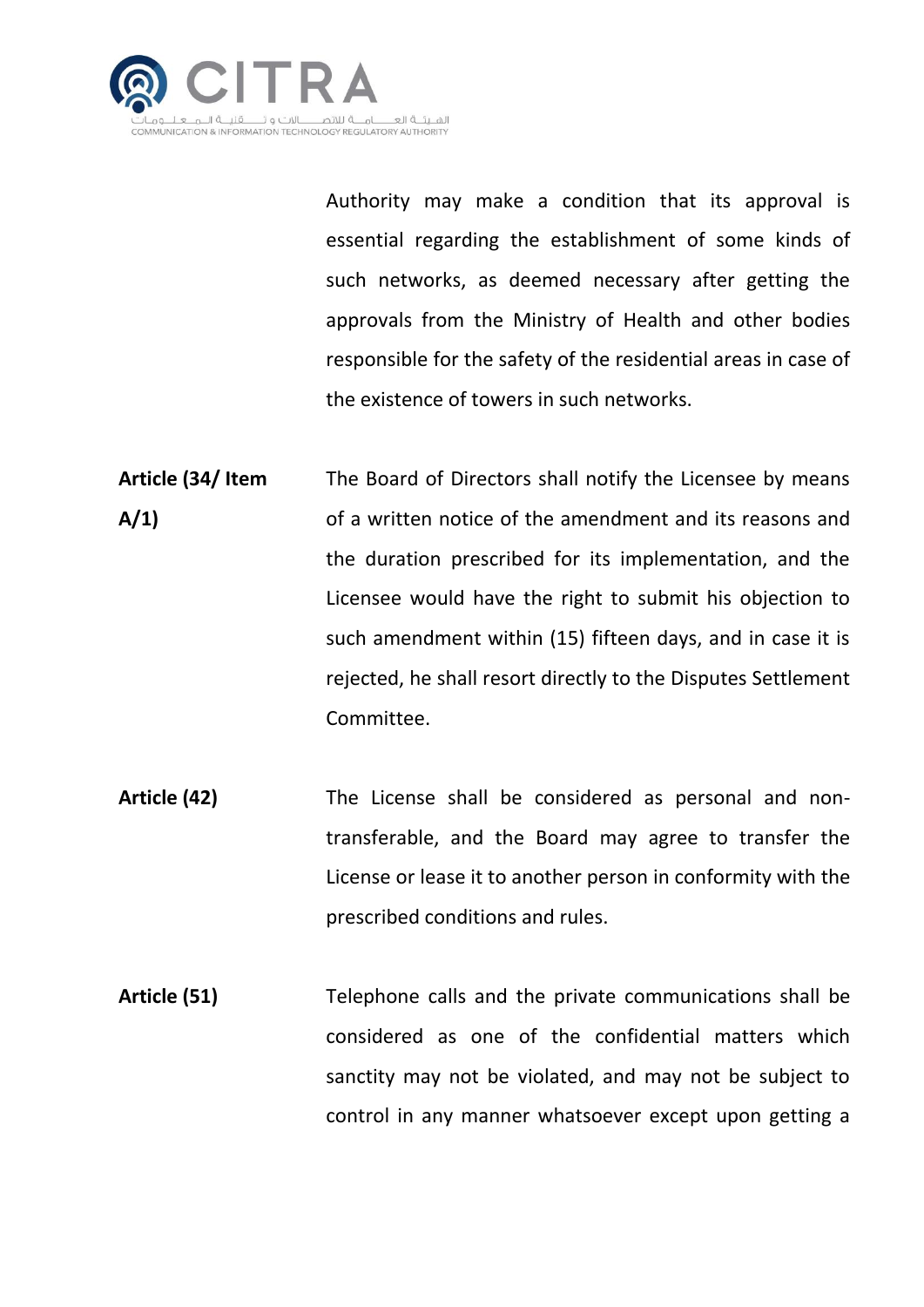

permission from the competent judicial authority.

If the interest of investigations in a certain crime so require, the Public Prosecution may issue an order to track the source of the waves, and it may seek the assistance of specialized persons from the Authority to carry out such job, provided that it would be under its supervision. The Investigator may entrust police men to listen to that source and record it to deliver its formula to him.

The Order must include a clear description of the wave to be tracked, and such order may not continue for a period beyond the period required by investigation.

**Article (53/ Item B)** Item (B): Communications service shall not in any case be disconnected from the beneficiaries as a result of financial, administrative or technical differences between the licensees, except in accordance with the procedures provided for under interconnection agreements concluded in conformity with the provisions of Article No. 25 of this Law. As an exception, the service may be disconnected in pursuance to an authorization issued by the competent judicial Authority, provided that the cutting would be for a temporary period and justified and in accordance with the law.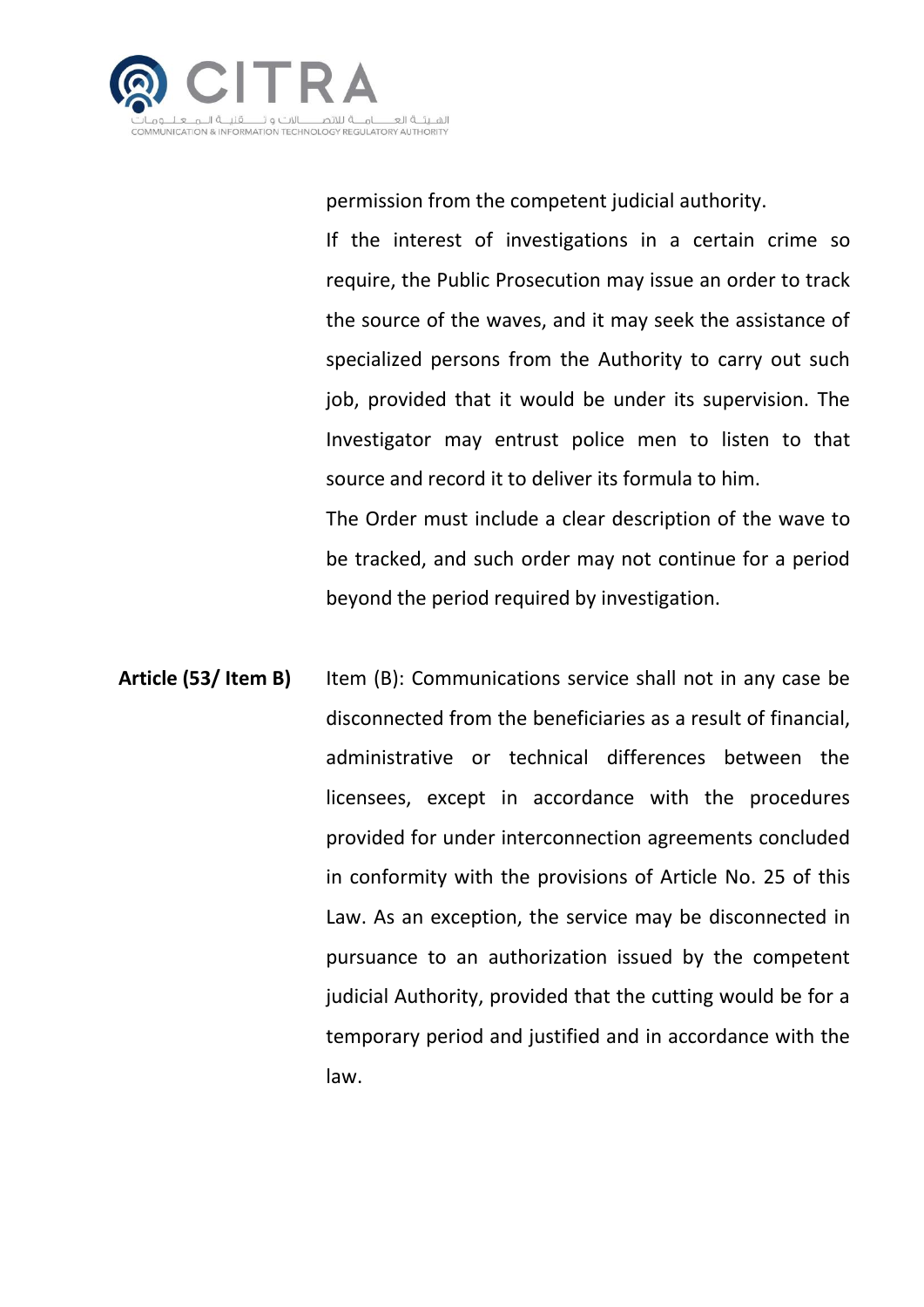

The Public Prosecutor or the President of the competent Criminal Court may issue an order to prevent or stop or withhold any material or links or sites related to the communications or information technology as required by the investigation on temporary basis for a period of two weeks which may be renewed for further terms.

**Article (59/ Item B)** Item (B): Without prejudice to the Law No. (17) of the year 1960, referred to, and other laws in force in the State, the Authority' employees referred to in Item (A) of this Article shall have the power to monitor the implementation of the provisions of this law and the regulations, decisions and orders issued in pursuance to its provisions, and they have the right to enter the places where there are - or are suspected to have - the devices or networks, or communications facilities, or all or part of the Infrastructure used in the communications services in order to inspect and control any unlicensed communications devices or equipment or any hardware or equipment which are not licensed or authorized or used in an unlicensed activity, or would be used for disruption or causing damage to the existing communications systems. In doing so, the employees would have the right to take the following actions: -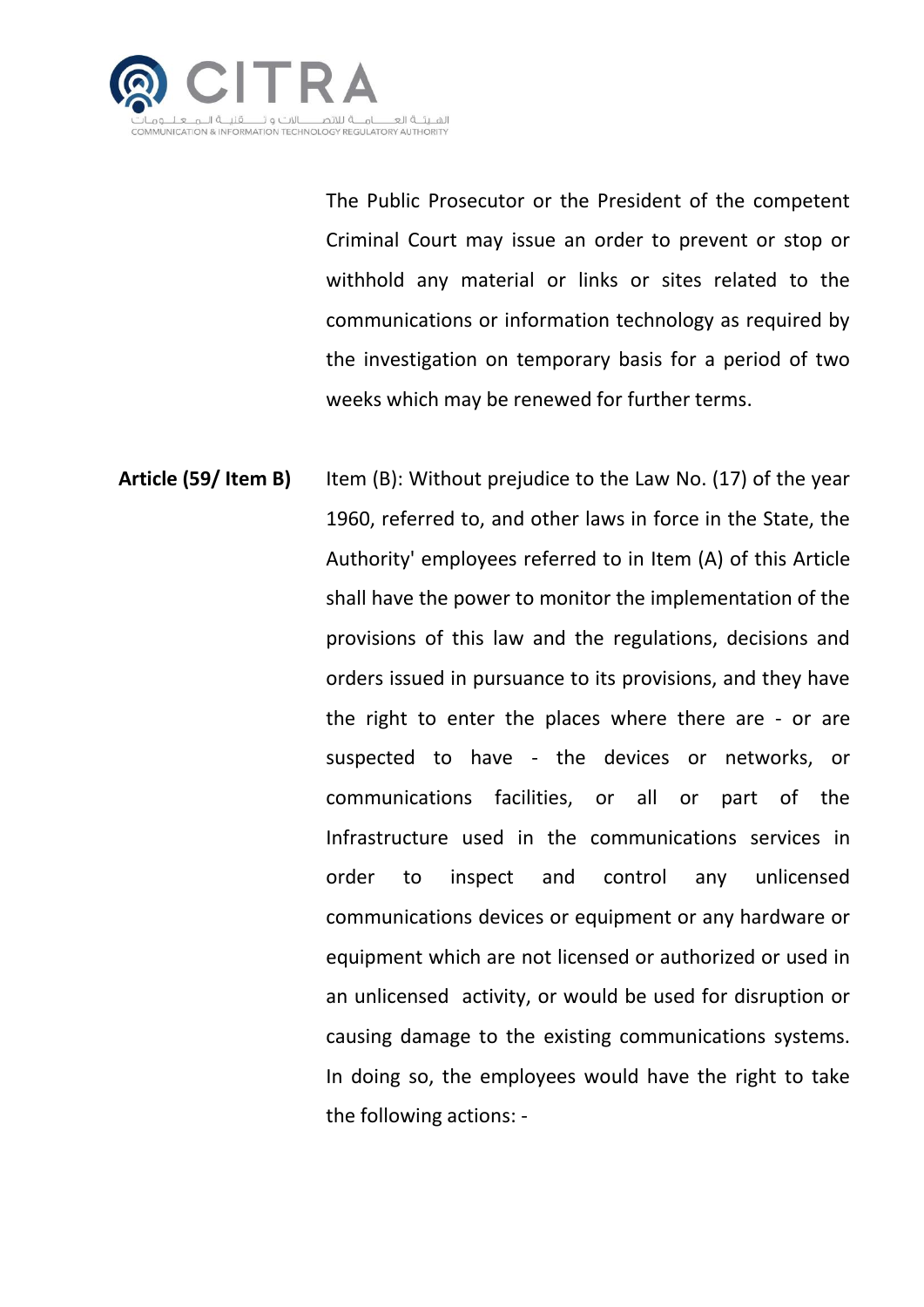

- 1 To request and examine the Licenses, books, records and documents, and all papers related to the communications' activity
- 2 To preview and examine any communications equipment or facility or any other facilities related to the provision of communications service or establish or run or own a communications network.
- 3 To view any other information or documents in any form whatsoever in relation to the provision of communications services
- **Article (60/ Item A)** (A): The employees of the Authority would have the right to control any unlicensed communications devices and equipment which are illegal or used in an unlicensed activity, in in exchange for a written receipt that shows the type and specifications of the hardware, given that such devices would be delivered to the Authority and he would be referred to the competent authority
- Article (63) Subject to the provisions of other laws, with the exception of crimes stipulated in Articles (67-80) of this law, the Board may accept the conciliation in any violation to the provisions of this law before they are referred to the competent court, in exchange for a monetary fine of not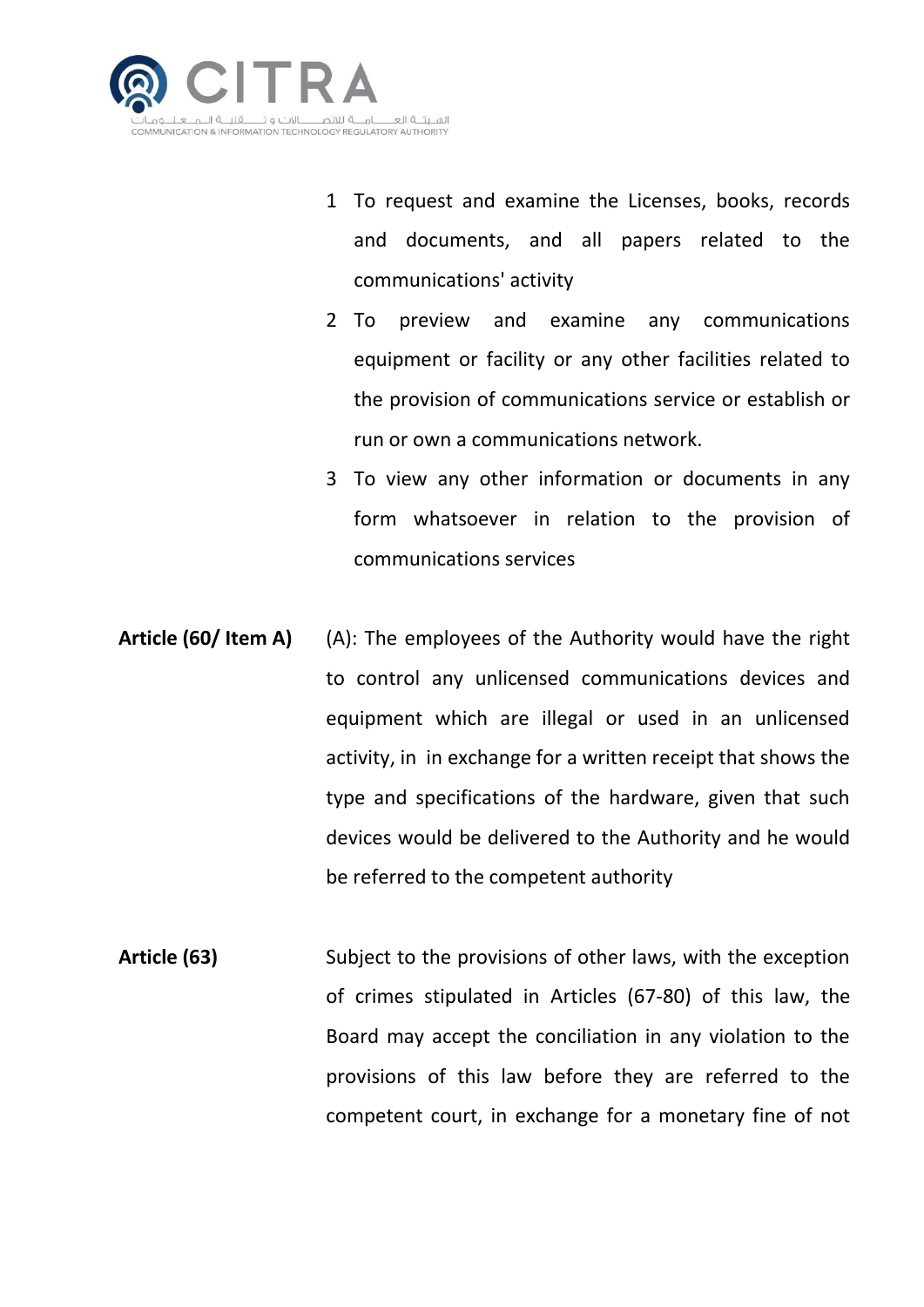

more than are the amount of the fine prescribed in the law, to be paid directly to the Authority.

- **Article (70/ Item E)** (E): If the acts referred to in Items (C & D) of this Article were coupled with threats or blackmail or included the exploitation of images in any way that results in breach of modesty or prejudice to honor or incitement to immorality, the penalty shall be imprisonment for a period not exceeding five years and a fine not exceeding ten thousand Kuwaiti Dinars, or either of them.
- **Article No. (87)** The Capital of the Authority consists of two portions, cash and in kind:
	- First The Cash Share: the amount of fifty million Kuwaiti Dinars to be paid from the General Reserve money of the State at one go.
	- Second In Kind Share: consists of the movable and real estate assets, which accrue or which are allocated to it and an independent specialist Body to be chosen by the Council of Ministers shall evaluate all assets allocated to the Authority or devolved to it. The Executive Regulations of this Law shall regulate the procedures which such Body is committed to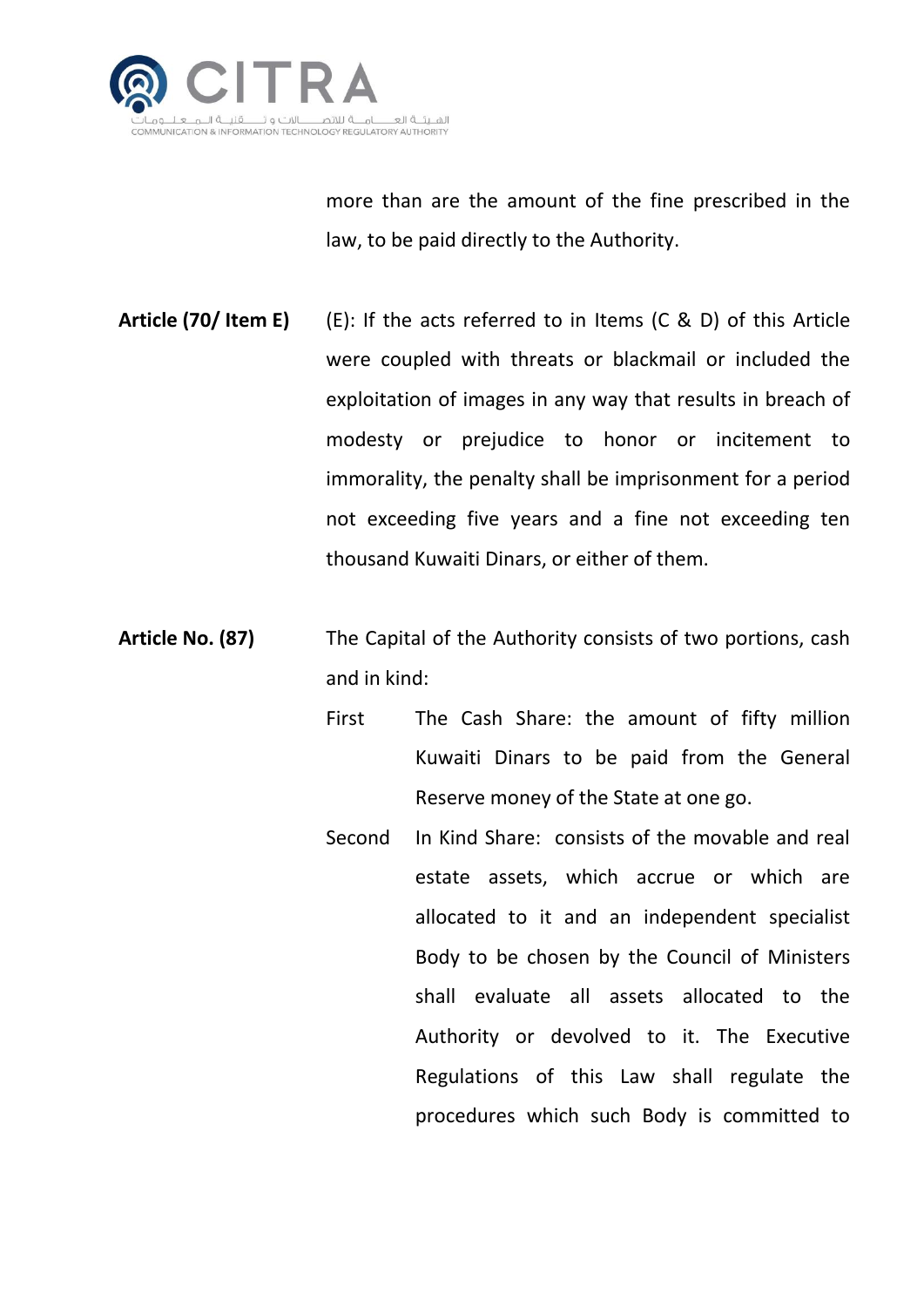

follow in its work, provided that it would finish its task on the date fixed in the contracts concluded with it, and the Evaluation shall be approved by the Council of Ministers after being presented to the State Audit Bureau (SAB).

A Decree shall be issued to finally determine the Capital of the Authority, and it may be amended in the future by means of a Decree.

The losses of the Authority  $-$  if any  $-$  amended within the first three budgets from the State General Reserve

### **Article No. (2)**

Items Nos.  $C - D - G - I -$  shall be added to Articles (3/ Item D) and (8) and a last paragraph to Article No. (9), and a new Article shall be added under number (13 bis), and a last Item shall be added to Article No. (26) of the Law No. 37 of the year 2014 referred to, and their texts are as follows: -

#### **Article No. (3) –New Item under No. (D): -**

(D) To qualify and provide training to the employees of the Authority to the degree that enables them to perform their tasks (Article No.8/ new Items)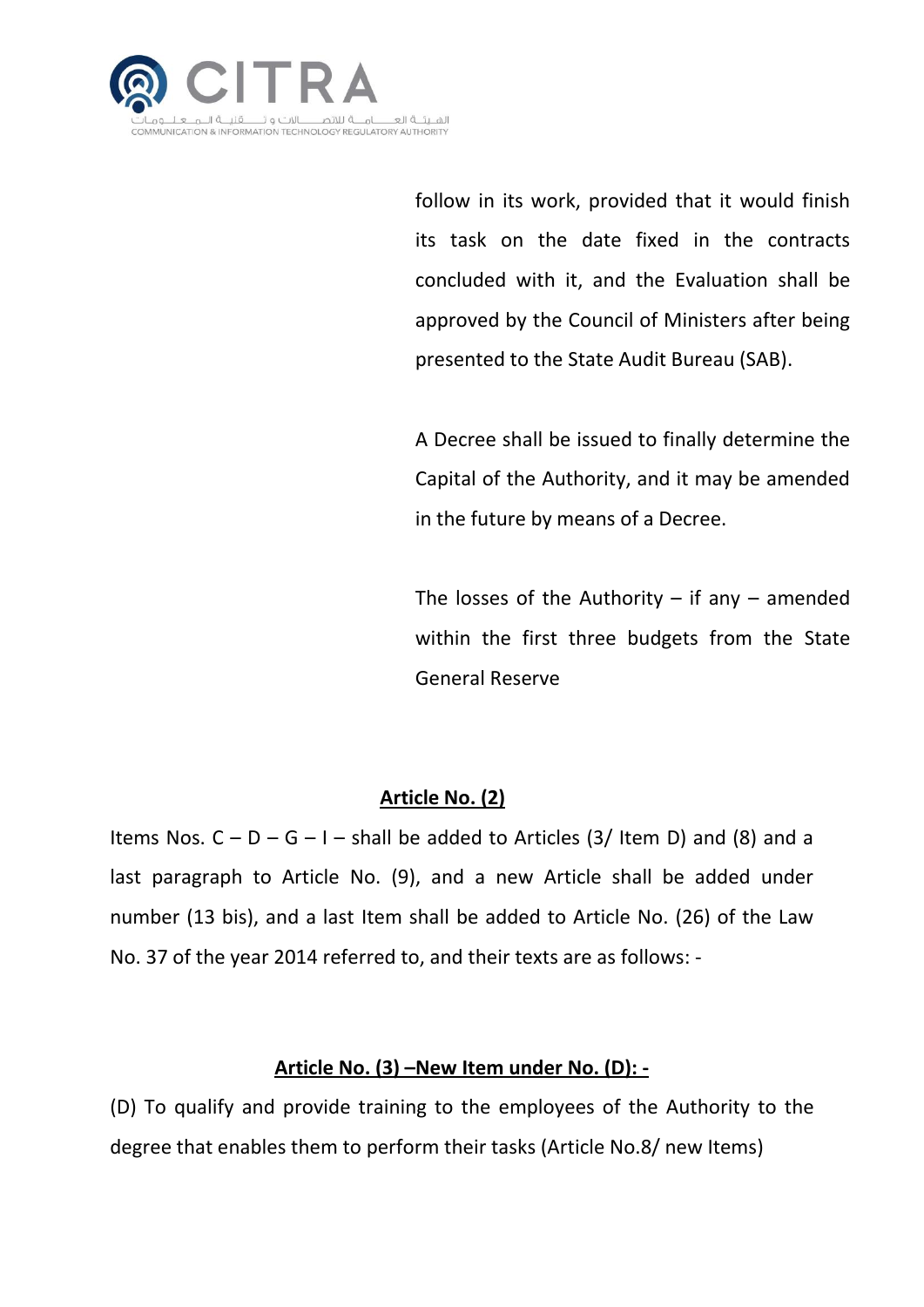

(C) To adopt the Regulations of the Board of Directors so as to organize the work of the Board and to show the rights and duties of its members.

(D) To adopt the Regulations of the Employment Affairs at the Authority which includes the rules of appointment and promotion and disciplinary actions and salaries and bonuses and the financial benefits and the benefits in kind and all other affairs pertaining to the Civil Service.

(G) To develop the rules and provisions of conducting the tenders and auctions related to the Authority.

(I) To adopt the Bylaws (Rules of Procedures) of the Authority and the financial, administrative and accounting Regulations which are necessary for the Authority's business

### **Article No. (9) – Last Paragraph: -**

Any party whose Application was excluded may resort to the Disputes Settlement Committee to challenge the rejection decision within (60) sixty days, and in case he did not resort to the Committee, his case would be considered as unacceptable before the Administrative Judiciary.

### **Article No. (13 bis): -**

The Chairman of the Authority would have the powers vested in the Minister of Finance with regard to the implementation of the Authority's Budget.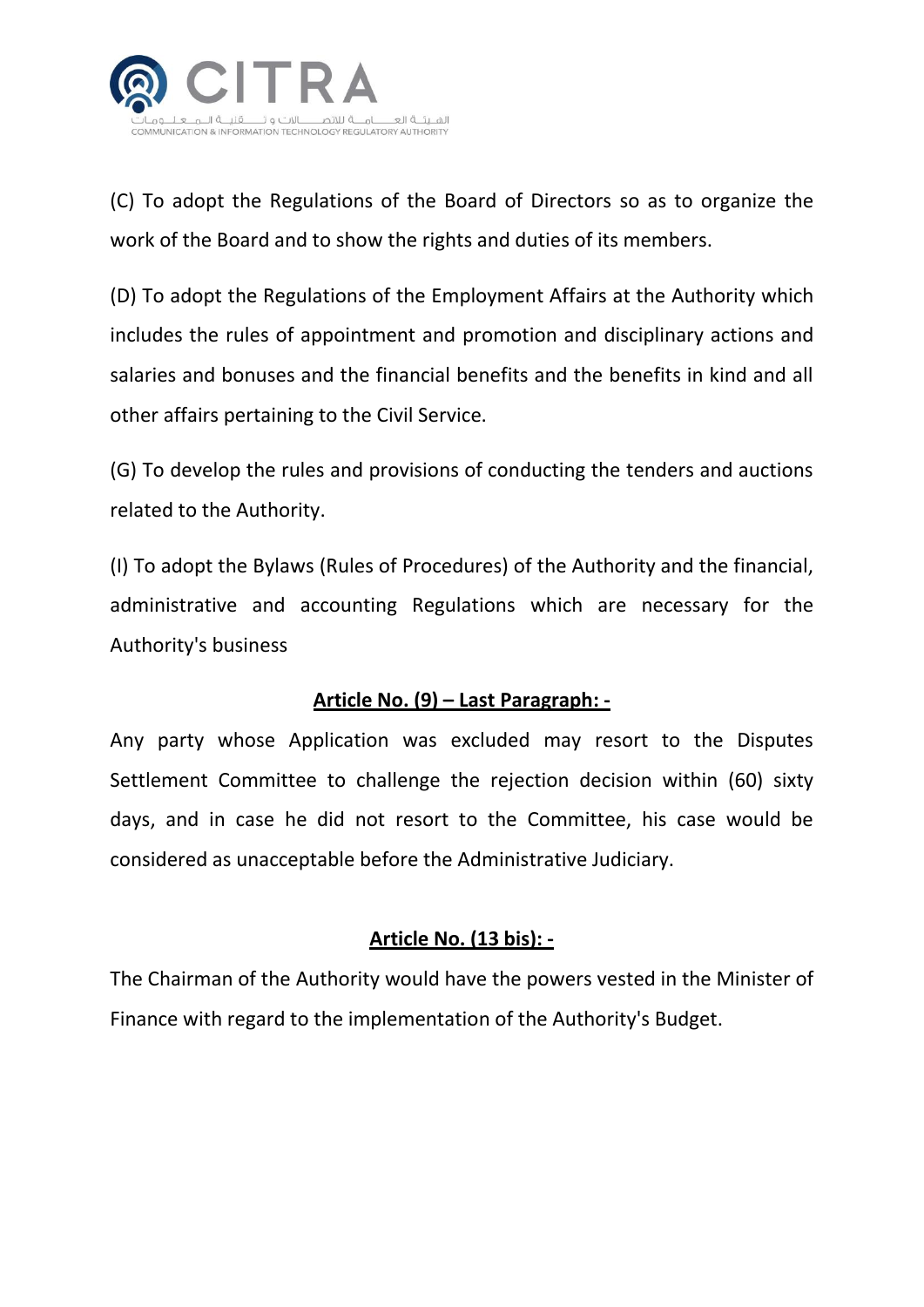

The Board of Directors shall practice the competences prescribed to the Civil Service Council and the Civil Service Diwan with regard to the Authority' employees.

#### **Article No. (26): - Last Paragraph: -**

In case of proven infringement on those frequencies without getting License, the Authority would have the right to refer the users to the Public Prosecution for interrogation, in accordance with the Law No. (1) of the year 1993 referred to.

#### **Article No. (3)**

Any provision that conflicts with the provisions of this Law shall be cancelled.

#### **Article No. (4)**

The Prime Minister and the Ministers – each according to their areas of jurisdiction – shall put this Law into force, and it shall take effect from the date of publication in the Official Gazette.

……………………………………

Crown Prince of Kuwait Nawaf Al-Ahmad Al-Jaber Al-Sabah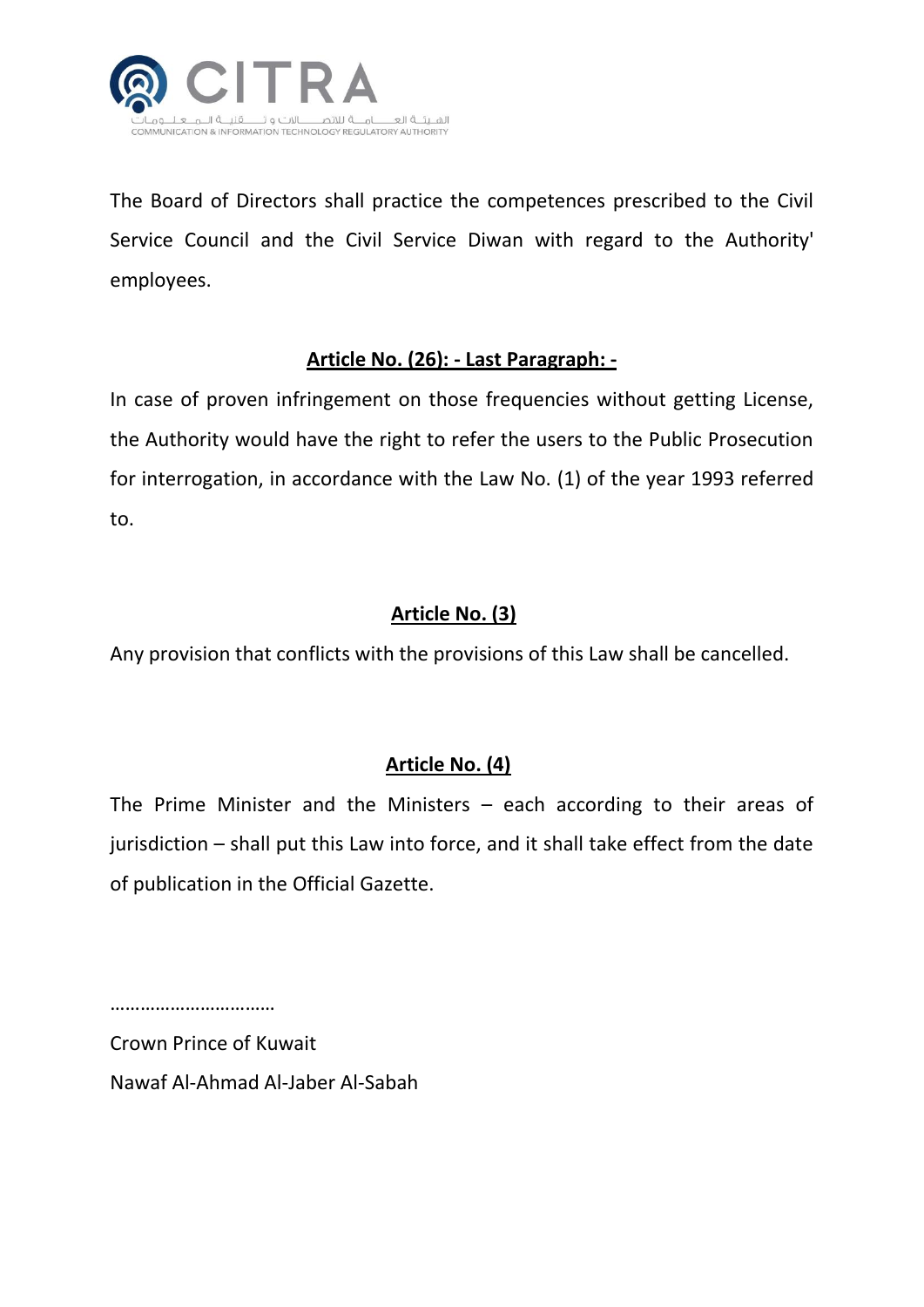

Issued at Al Seif Palace on 26 Shawwal 1436 AD Corresponding to 11 August 2015 AD

# **The Explanatory Memorandum Of the Law No. (98) of the year 2015 Amending some Provisions of the Law No. (37) of 2014 Regarding the Establishment of**

#### **Communication and Information Technology Regulatory Authority**

As the practical application of the Law of establishment of the Communications and Information Technology Regulatory Authority aims at regulating these two sectors has proven the existence of gaps that prevented the provision of the best services to the beneficiaries, and out of the desire to develop the performance and make more effectiveness to such Law that suits the development of the modern era, it was considered necessary to amend some of its provisions and articles and to add some paragraphs to some of its articles and clauses, so the Law has introduced several amendments in terms of the wording and has replaced some texts, provided that it would not be inconsistent with the provisions of the Constitution and the Law, as follows:

- Amendment of Article (3/Item M) by adding the words (in implementation of the constitutional right that ensures the personal freedom), and adding Item (D) regarding the qualification and training to the employees of the Authority to the degree that enables them to perform their tasks
- Amendment of Article (5/ Item A) by replacing the letter "From" by the letter "until" next to the phrase of "any of their relatives", and to add the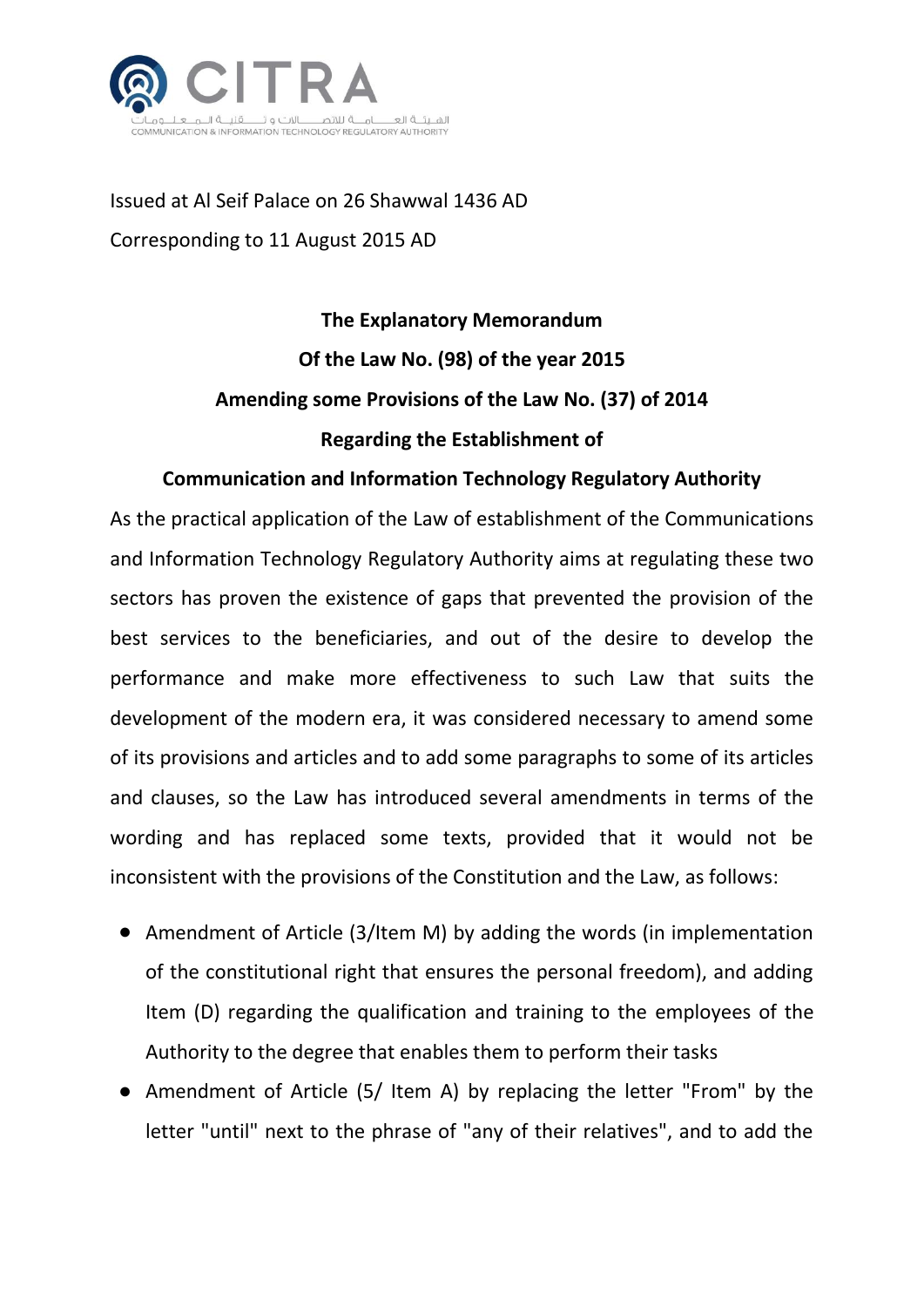

phrase "All employees of the Authority shall be subject to the Decree No. (24) of the year 2012 referred to) at the end of the Item.

- Amendment of Article (5/ Item B) by replacing the word "One year" by the words "Six months" that follows the word "during".
- To add the following Items to Article No. (8): -
- I) To adopt the Regulations of the Board of Directors to organize the work of the Board and to show the rights and duties of its members.
- D) To adopt the Regulations of the Employment Affairs at the Authority which includes the rules of appointment and promotion and disciplinary actions and salaries and bonuses and the financial benefits and the benefits in kind and all other affairs pertaining to the Civil Service.
- G) To develop the rules and provisions of conducting the tenders and auctions related to the Authority.
- (I) To adopt the Bylaws (Rules of Procedures) of the Authority and the financial, administrative and accounting Regulations which are necessary for the Authority's business
- To add a last paragraph to Article No. (9) that reads as follows: "Any party whose Application was excluded may resort to the Disputes Settlement Committee to challenge the rejection decision within (60) sixty days, and in case he did not resort to the Committee, his case would be considered as unacceptable before the Administrative Judiciary."
- The text of Article No.(10) shall be replaced by the following Text: -|The Board of Directors may enter into contracts with organizations or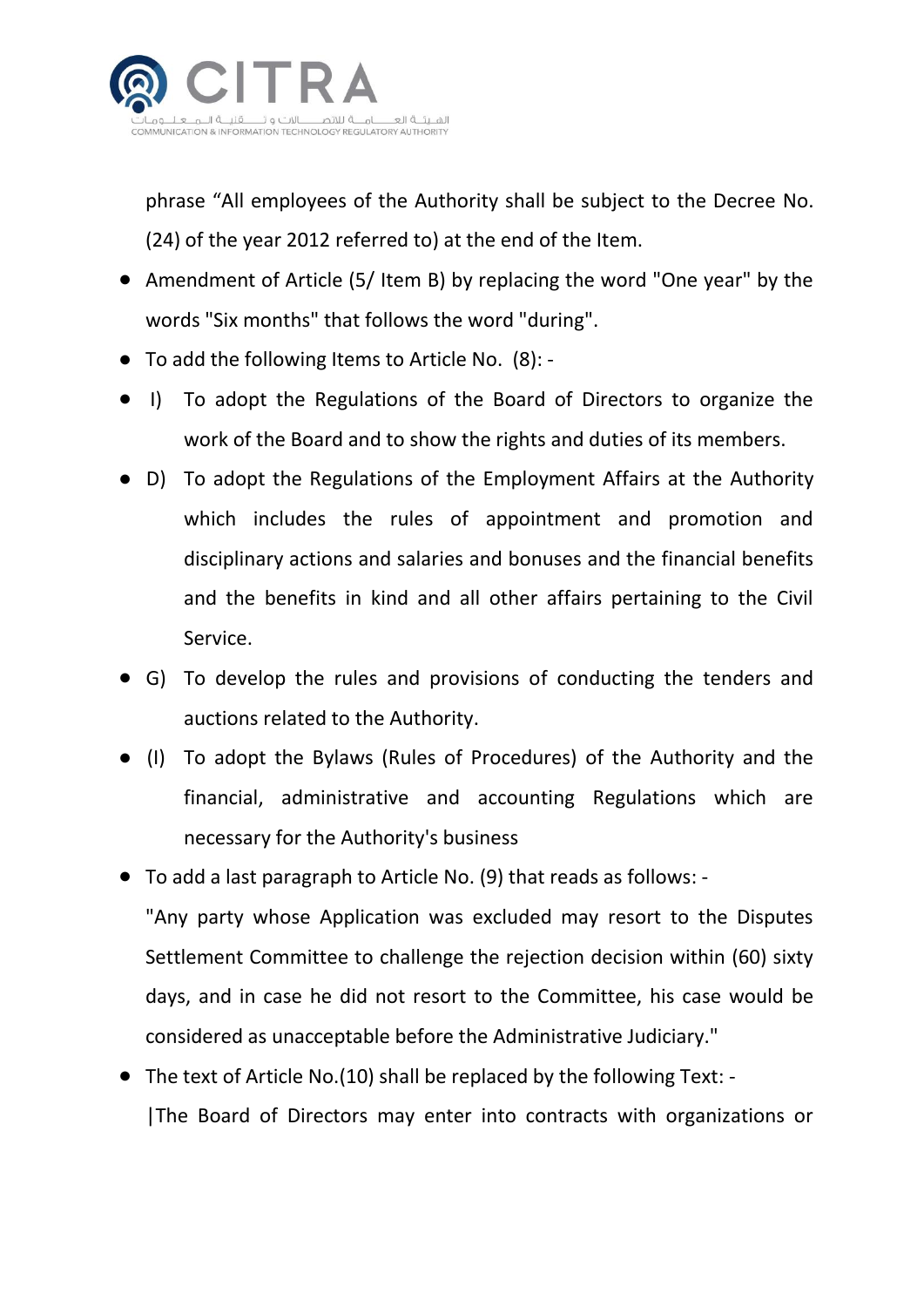

bodies or institutions or specialized companies – scientific as well as technical or legal – or cooperate with them to perform some of the works or tasks of the Authority, provided that would be in conformity with the procedures of presenting the bids as determined by the internal regulations of the Authority."

• The text of Article No.  $(11 - 2<sup>nd</sup>$  Paragraph) shall be replaced by the following Text: -

"The Chairman of the Board shall call for the Meeting in pursuance to a written Application from at least three of its members within a period that does not exceed seven days with effect from the date of receiving the Application. The Board may decide inviting any person with experience and competence to be guided by his opinion. The Board may form a technical or advisory committee – or more – to give the advice to the Board as well as the Authority after it becomes certain that such persons or members do not have direct or indirect interests with the Authority. The Board may also decide to pay remunerations to those who give their opinions and experience and to the members of such committees other than the employees of the Authority, and the Chairman would choose a Secretary of the Board among the employees of the Authority in order to develop it Agenda and record the minutes of its sessions and keeping the references and transactions, and to do any tasks entrusted to him by the Board of Directors. The Board may publish the decisions pertaining to the Service Providers as well as the Licenses and the mainresolutions in the Official Gazette."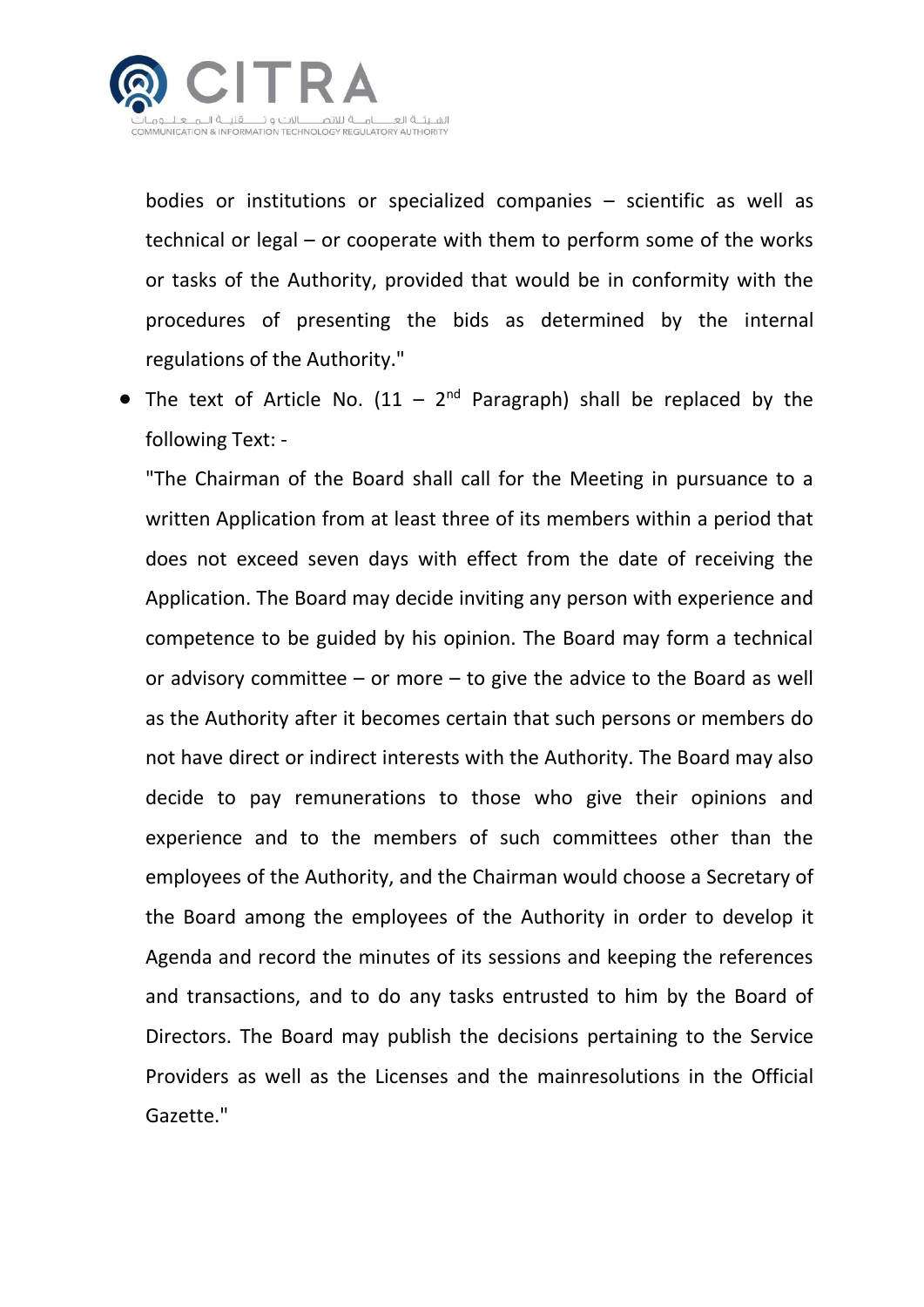

● To add a new Article under number (13 bis) which reads as follows: -

(The Chairman of the Authority would have the powers vested in the Minister of Finance with regard to the implementation of the Authority's Budget.

The Board of Directors shall practice the competences prescribed to the Civil Service Council and the Civil Service Diwan with regard to the Authority' employees.)

- The text of Article No. (17) shall be replaced by the following Text: "The Board may issue instructions to define the types of special networks and the technical guidelines and conditions for their establishment and operation, and the Authority may make a condition that its approval is essential regarding the establishment of some kinds of such networks, as deemed necessary after getting the approvals from the Ministry of Health and other bodies responsible for the safety of the residential areas in case of the existence of towers in such networks."
- To add a last paragraph to Article No. (26), that reads as follows: "In case of proven infringement on those frequencies without getting License, the Authority would have the right to refer the users to the Public Prosecution for interrogation, in accordance with the Law No. (21) of the year 1993 referred to."
- The text of Article No.  $(34)$  Item  $(A-1)$  shall be replaced by the following Text: -

1: "The Board of Directors shall notify the Licensee by means of a written Notice of the amendment and its reasons and the duration prescribed for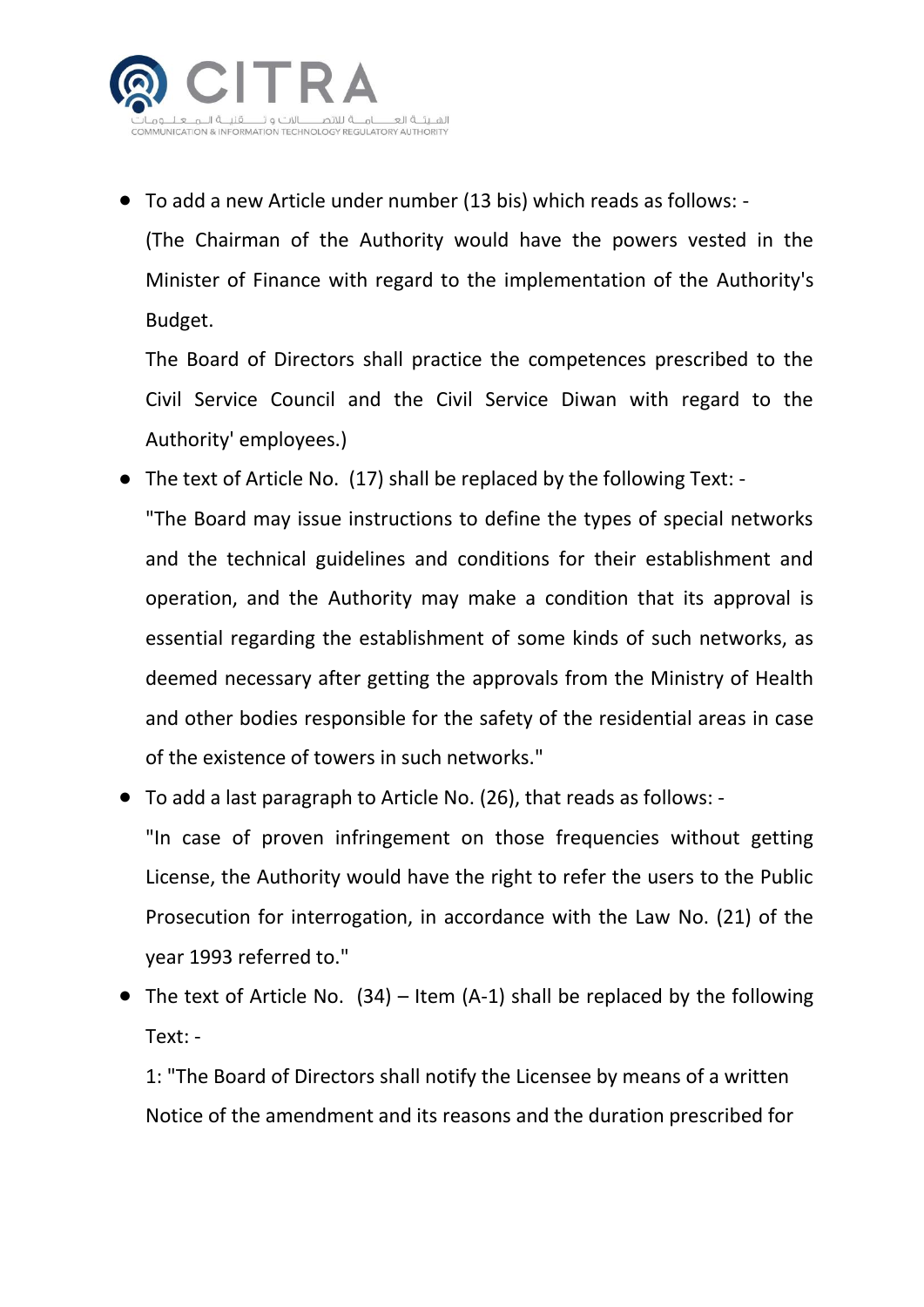

its implementation, and the Licensee would have the right to submit his objection to such amendment within (15) fifteen days, and in case it is rejected, he shall resort directly to the Disputes Settlement Committee."

- The text of Article No. (42) shall be replaced by the following Text: "The License shall be considered as personal and non-transferable, and the Board may agree to transfer the License or lease it to another person in conformity with the prescribed conditions and rules"
- The text of Article No. (51) shall be replaced by the following Text: "Telephone calls and the private communications shall be considered as one of the confidential matters which sanctity may not be violated, and may not be subjected to control in any manner whatsoever except upon getting a permission from the competent judicial Authority.

If the interest of investigations in a certain crime required so, the Public Prosecution may issue an order to track the source of the waves, and it may seek the assistance of specialized persons from the Authority to do that job, provided that it would be under its supervision. The Investigator may charge the Policemen to listen to that source and record it to bring its formula to him.

The Order must include a clear description of the wave to be tracked, and such Order may not continue for a period beyond the period required by the Investigation."

 $\bullet$  The text of Article No. (53) – Item (B) shall be replaced by the following Text: -

"Item (B): The communications service shall not in any case be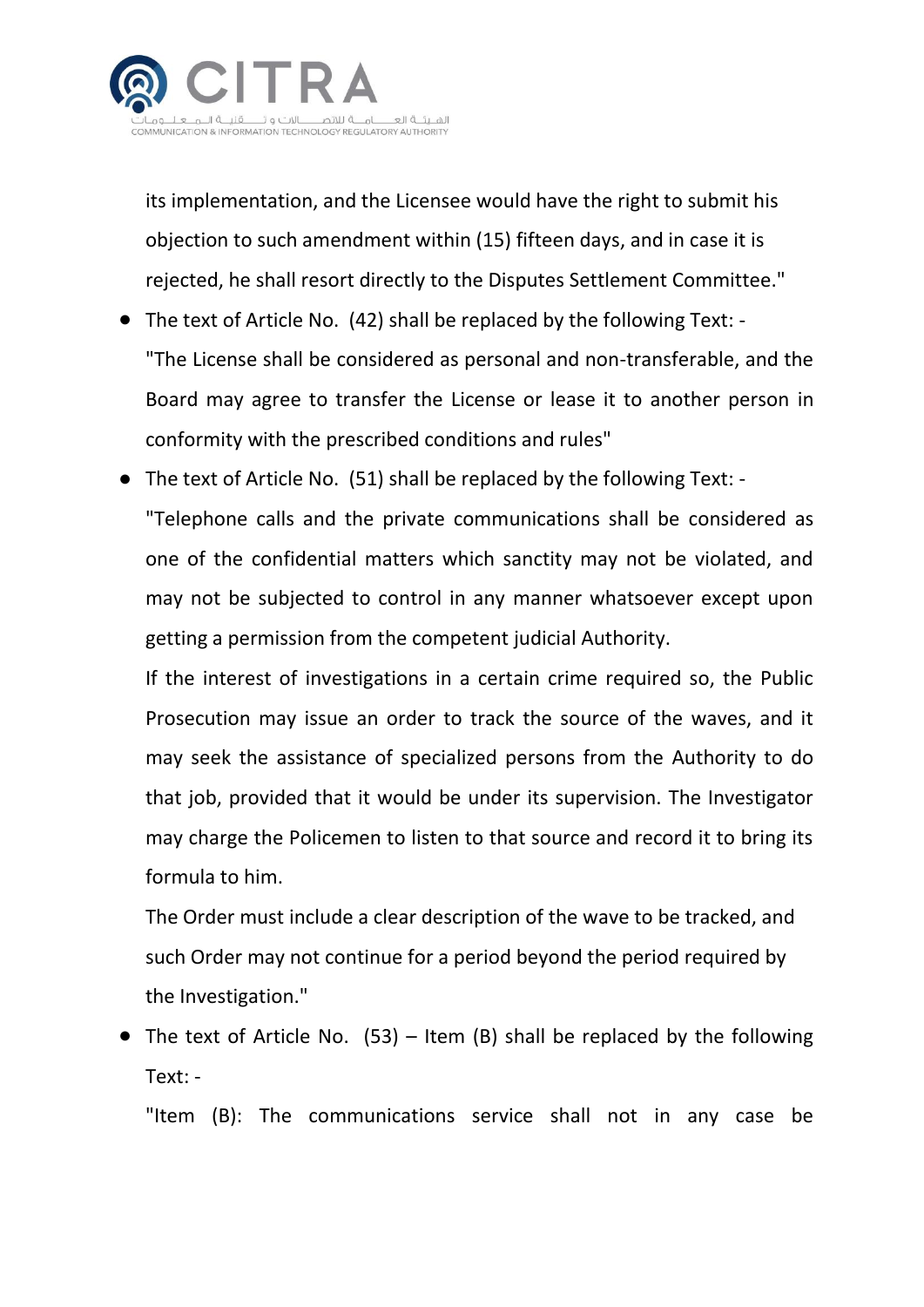

disconnected from the Beneficiaries as a result of financial, administrative or technical differences between the licensees, except in accordance with the procedures provided for in the interconnection Agreements concluded in conformity with the provisions of Article No. 25 of this Law. As an exception, the service may be disconnected in pursuance to an authorization issued by the competent judicial Authority, provided that the cutting would be for a temporary period and justified and in accordance with the law.

The Public Prosecutor or the President of the competent Criminal Court may issue an order to prevent or stop or withhold any material or links or sites related to the communications or information technology as required by the investigation on temporary basis for a period of two weeks which may be renewed for further terms

• The text of Article No.  $(59)$  – Item (B) shall be replaced by the following Text: -

"Item (B): Without prejudice to the Law (17) of the year 1960, referred to, and other laws in force in the State, the Authority' employees referred to in Item (A) of this Article shall have the power to monitor the implementation of the provisions of this law and the regulations, decisions and orders issued in pursuance to its provisions, and they have the right to enter the places where there are - or are suspected to have - the devices or networks, or communications facilities, or all or part of the Infrastructure used in the communications services in order to inspect and control any unlicensed communications devices or equipment or any hardware or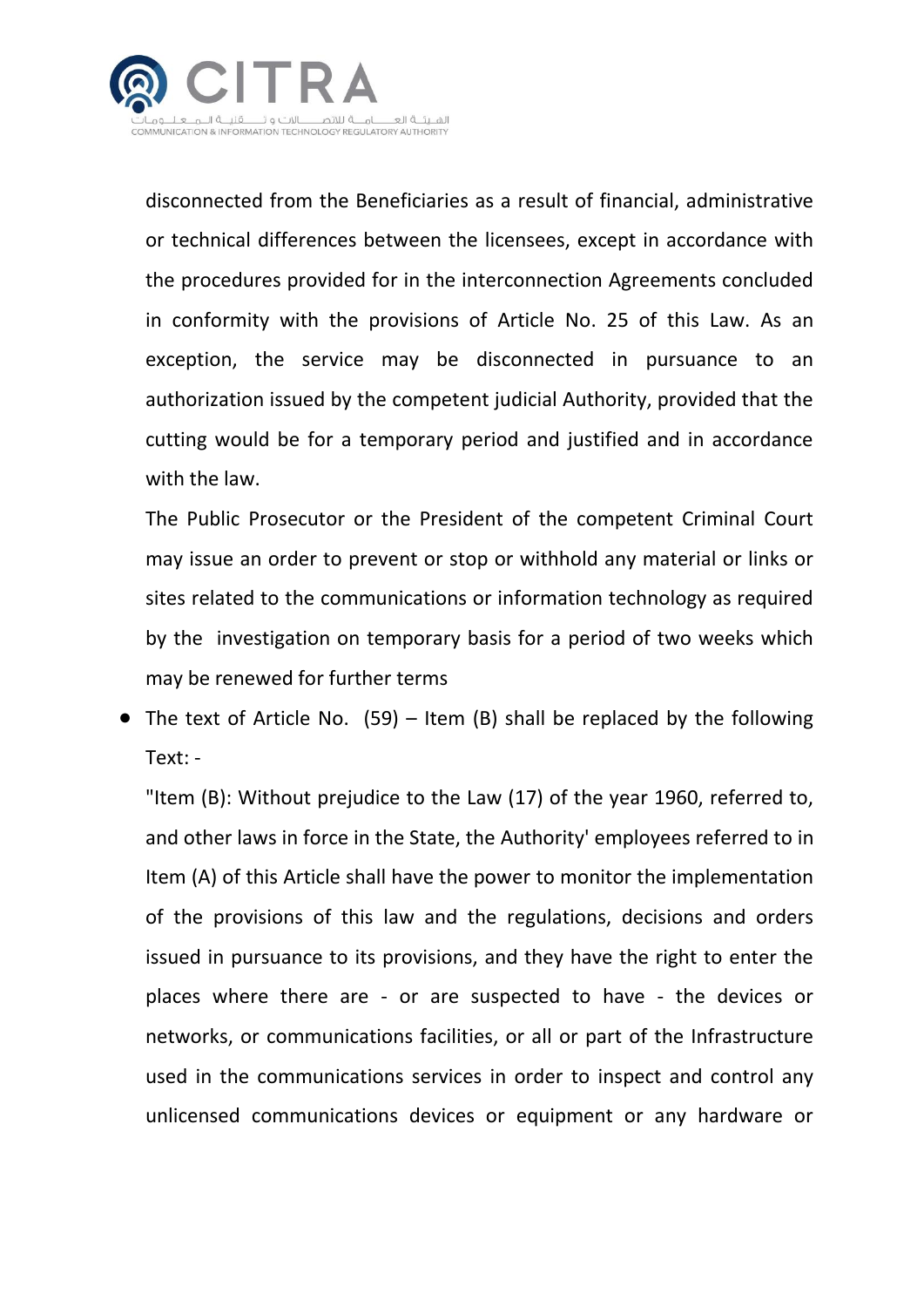

equipment which are not licensed or authorized or used in an unlicensed activity, or would be used for disruption or causing damage to the existing communications systems. In doing so, the employees would have the right to take the following actions: -

- 1 To request and examine the Licenses, books, records and documents, and all papers related to the communications' activity
- 2 To preview and examine any communications equipment or facility or any other facilities related to the provision of communications service or establish or run or own a communications network.
- 3 To view any other information or documents in any form whatsoever in relation to the provision of communications services
- The text of Article No.  $(60)$  Item (A) shall be replaced by the following Text: -

"(A): The employees of the Authority would have the right to control any unlicensed communications devices and equipment which are illegal or used in an unlicensed activity, in in exchange for a written receipt that shows the type and specifications of the hardware, given that such devices would be delivered to the Authority and he would be referred to the competent authority"

The text of Article No.  $(63)$  shall be replaced by the following Text: -"Subject to the provisions of other laws, with the exception of crimes stipulated in Articles (67-80) of this law, the Board may accept the conciliation in any violation to the provisions of this law before they are referred to the competent court, in exchange for a monetary fine of not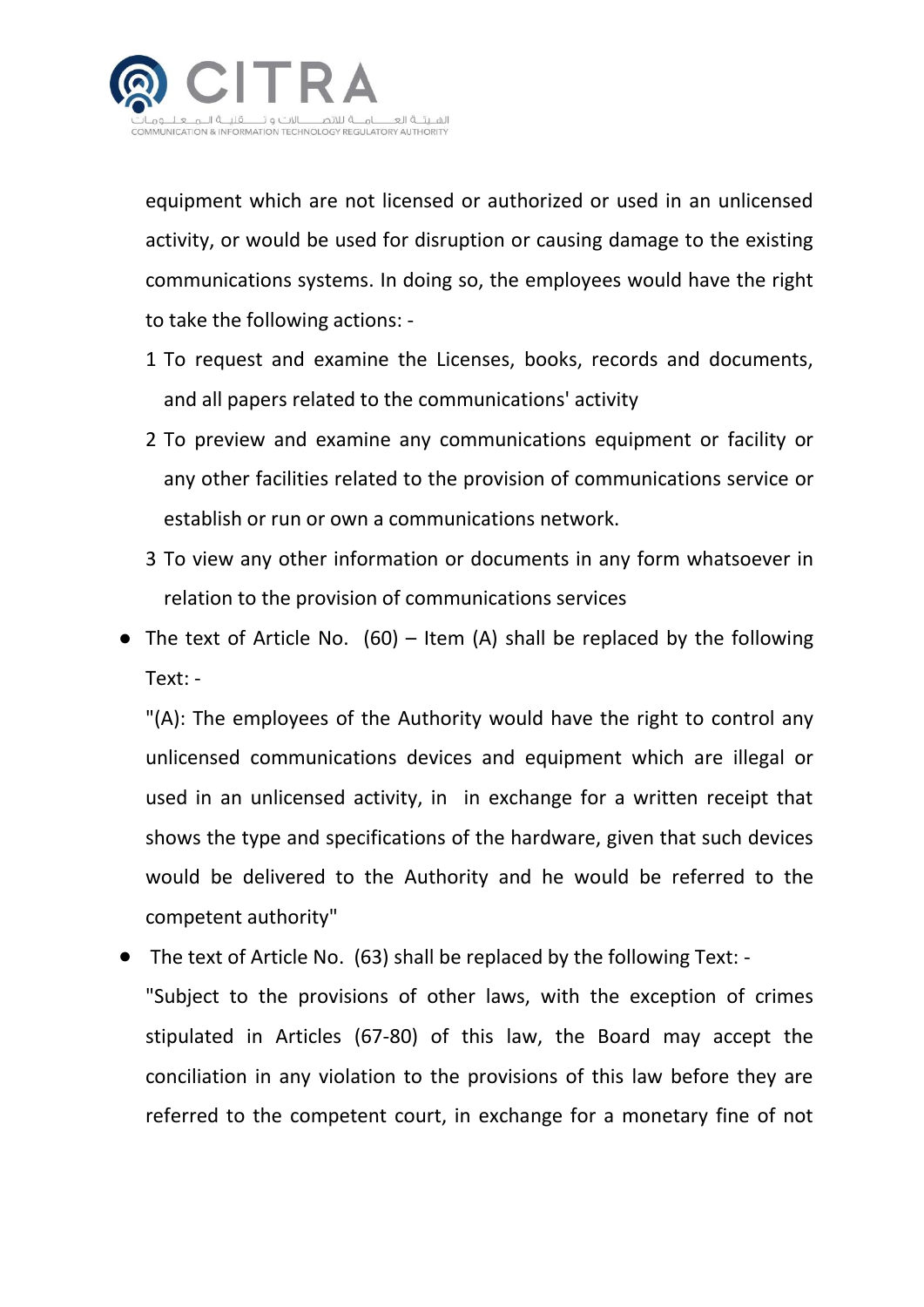

more than are the amount of the fine prescribed in the law, to be paid directly to the Authority."

• The text of Article No. (70 – Item E) shall be replaced by the following Text:-

(E): If the acts referred to in Items (C & D) of this Article were coupled with threats or blackmail or included the exploitation of images in any way that results in breach of modesty or prejudice to honor or incitement to immorality, the penalty shall be imprisonment for a period not exceeding five years and a fine not exceeding ten thousand Kuwaiti Dinars, or either of them.

- The text of Article No. (87) shall be replaced by the following Text: The Capital of the Authority consists of two portions, cash and in kind:
	- First The cash share: the amount of fifty million Kuwaiti Dinars to be paid from the General Reserve money of the State at one go.
	- Second In Kind Share: consists of the movable and real estate assets, which accrue or which are allocated to it and an independent specialist Body to be chosen by the Council of Ministers shall evaluate all assets allocated to the Authority or devolved to it. The Executive Regulations of this Law shall regulate the procedures which such Body is committed to follow in its work, provided that it would finish its task on the date fixed in the contracts concluded with it, and the Evaluation shall be approved by the Council of Ministers after being presented to the State Audit Bureau (SAB)